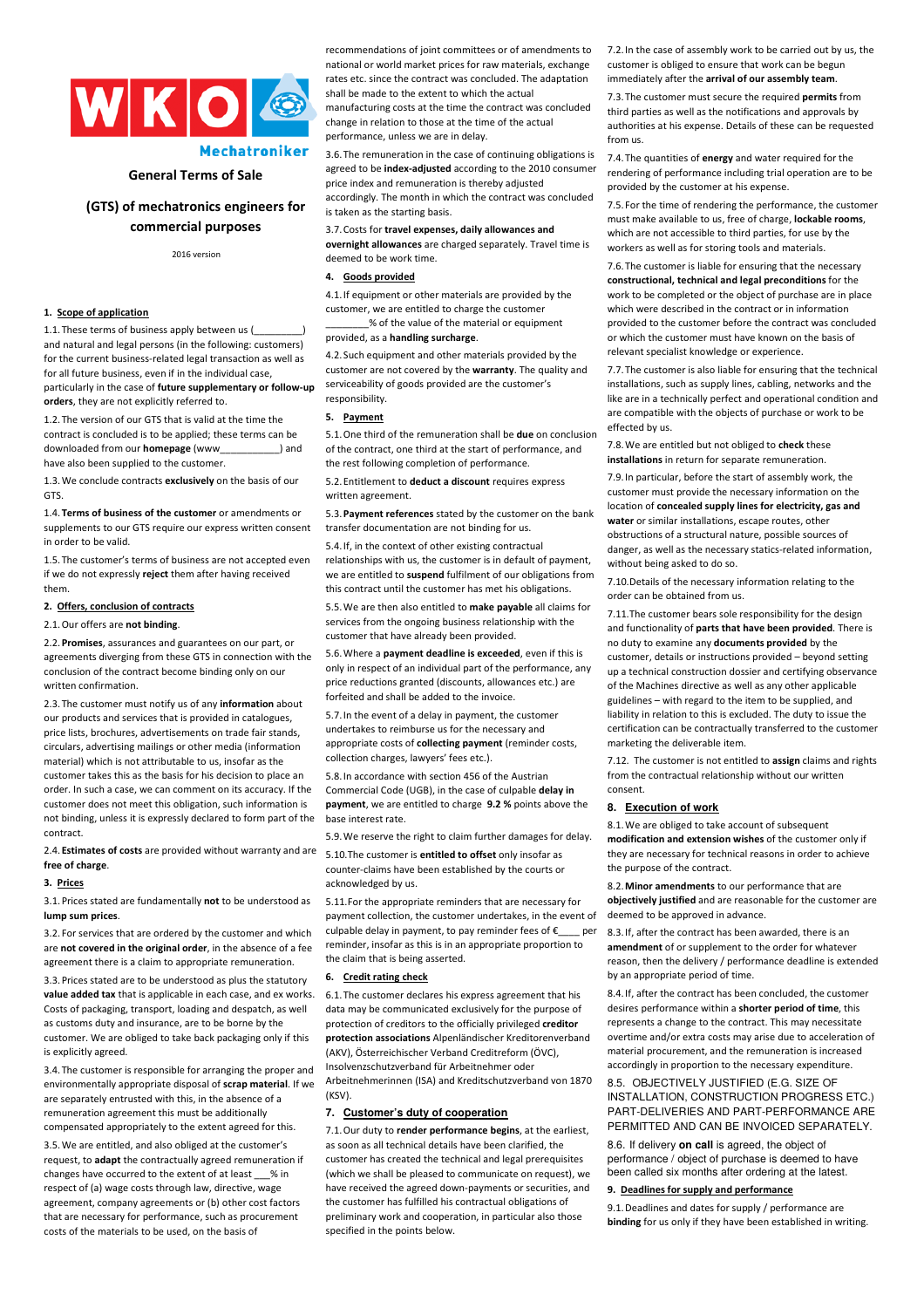Any divergence from this requirement of the written form must likewise be in writing.

9.2.Deadlines and dates are **postponed** in the event of force majeure, strike, unforeseeable delay by our ancillary suppliers that is not caused by us, or other comparable occurrences that lie beyond our sphere of influence, in that period of time during which the corresponding occurrence lasts. The customer's right to withdraw from the contract in the event of delays that render a commitment to the contract unreasonable remains unaffected by this.

9.3. If the start of performance or the performance are **delayed** or interrupted by circumstances that are attributable to the customer, in particular on account of infringement of the duty of cooperation pursuant to point 7, performance deadlines are extended accordingly and completion dates are postponed accordingly.

9.4. For the **storage** of materials and equipment and the like in our company that is necessitated by this, we are entitled to charge \_\_\_\_\_\_% of the invoice amount for each month or part-month of delay in performance, with the customer's obligations of payment and acceptance remaining unaffected by this.

9.5. In the event of a withdrawal from the contract on account of delay, the customer must grant a **grace period** by means of registered letter whilst simultaneously threatening withdrawal.

# **10. Risk assumption**

10.1. THE RISK PASSES TO THE BUSINESS CUSTOMER AS SOON AS WE HOLD THE OBJECT OF PURCHASE, THE MATERIAL OR THE WORK READY FOR COLLECTION IN OUR WORKS OR WAREHOUSE, DELIVER IT OURSELVES, OR HAND IT OVER TO A CARRIER.

10.2. THE BUSINESS CUSTOMER SHALL TAKE OUT APPROPRIATE INSURANCE AGAINST THIS RISK. WE UNDERTAKE TO TAKE OUT TRANSPORTATION INSURANCE AT THE WRITTEN REQUEST OF THE CUSTOMER AND AT HIS EXPENSE. THE CUSTOMER APPROVES ANY CUSTOMARY METHOD OF DESPATCH.

### **11. Delay in acceptance**

11.1.If the customer delays acceptance for longer than weeks (refusal of acceptance, delay in preliminary work or otherwise, no call made within an appropriate time in the case of delivery on call), and if in spite of an appropriate **grace period** having been set, the customer has not ensured the elimination of the circumstances attributable to him which delay or prevent the performance being rendered, we are entitled in the case of a valid contract to **deploy otherwise** the equipment and materials that have been specified for the performance of the work, insofar as in the event that the performance of the work is continued, we procure these again within a time appropriate to the respective circumstances.

11.2.In the case of delay in acceptance on the part of the customer, we are likewise entitled, in the case of insistence on fulfilment of the contract, to store the goods at our premises, for which we are due a **storage fee** pursuant to point 9.4.

11.3.In the case of a justified withdrawal from the contract, we are permitted to demand from the customer flat-rate **damages** of the level of \_\_\_\_\_\_ % of the gross order value without proof of the actual damage.

11.4.Claiming higher damages is permitted.

#### **12. Reservation of title**

12.1.The goods that we supply, assemble or otherwise hand over remain our property until payment has been made in full.

12.2.**Reselling** is permitted only if that has been notified to us in good time beforehand, stating the name and exact address of the buyer and we agree to the reselling. In the event that we agree, the claim for the purchase price is deemed to be assigned to us here and now.

12.3.Until full payment of the remuneration or purchase price has been made, the customer must indicate this **assignment** in his books and on his invoices, and must **inform**  his debtors accordingly. On request, he must make available to us all documents and information such as are necessary to assert the assigned receivables and claims.

12.4. If the customer falls into arrears in nayment, we are entitled, whilst setting an appropriate grace period, to demand surrender of the goods that are subject to retention of title.

12.5.The customer must notify us immediately before the opening of bankruptcy proceedings in relation to his assets or notified immediately (at the latest after \_\_\_\_ working days) the attachment of our goods that are subject to retention of title.

12.6.The customer declares his explicit understanding that in order to assert our claim to reservation of ownership, we are permitted to enter the **location** of the goods that are subject to retention of title.

12.7.The customer shall bear any **costs** that are necessary and appropriate for pursuing expedient legal remedies.

12.8.In the assertion of reservation of ownership, a

**withdrawal from the contract** exists only if this is explicitly declared.

12.9.We are permitted to **dispose of** the goods subject to retention of title that have been reclaimed as we see fit and to our best advantage.

12.10. Until all our claims have been paid in full, the object of performance / object of purchase must not be pledged, assigned or otherwise burdened with the **rights of third parties**. In the case of seizure or other availment, the customer is obliged to point out our right of ownership and to notify us immediately.

# **13. Industrial property rights of third parties**

13.1. For deliverables that we produce **according to customer documentation** (design specifications, drawings, models or other specifications etc.), warranty that the production of these deliverables does not infringe the industrial property rights of third parties is assumed exclusively by the customer.

13.2. If the industrial property rights of third parties are nonetheless claimed, we are entitled to **suspend production** of the deliverables at the customer's risk until the rights of third parties have been clarified, unless it is obvious that the claims are unjustified.

13.3. The customer shall **indemnify us for any loss or damage** in this regard.

13.4. We are entitled to demand from business customers appropriate **advances on costs** for any legal costs.

13.5.Likewise we can claim from the customer the refunding of necessary and expedient **costs** that we have incurred.

13.6.We are entitled to demand appropriate **advances on costs** for any legal costs.

# **14. Our intellectual property**

14.1.Deliverables and related production specifications, **plans**, sketches, estimates of costs and other documents as well as software that have been provided by us or which have arisen through our contribution shall remain our intellectual property.

14.2.Use thereof, in particular distributing, copying, publishing and making them available, even including the copying only of extracts, as well as imitation, processing or exploitation, requires our explicit **consent**.

14.3.The customer furthermore undertakes to maintain **confidentiality** in relation to third parties of the knowledge he has acquired from the business relationship.

# **15. Warranty**

15.1.The **warranty period** for our services is one year from handover.

15.2.In the absence of any agreement to the contrary (e.g. formal acceptance), the time of **handover** is the time of completion, at the latest when the customer has taken over the work into his control or has refused to take it over without giving reasons. With the date on which the customer is notified of completion, in the absence of justified refusal of acceptance the work is deemed to be taken into his control. 15.3.If a joint handover is envisaged, and if the customer

does not attend the handover appointment that has been notified to him, the handover is deemed to have taken place on that day.

15.4.The **remedying** of a defect that has been claimed by the customer does not represent acknowledgement of a defect.

15.5.The customer must always **prove** that the defect existed at the time of handover.

15.6.For the remedying of defects, the customer must make the plant or equipment **available** to us without culpable delay, and must grant us the opportunity for assessment by us or by an expert appointed by us.

15.7.**Notices of defects** and complaints of all kinds must be to the domicile of our company, **in writing**, with as accurate a **description of the defect** as possible and stating the possible causes, otherwise the warranty claims are forfeited. The goods or work that are the subject of complaint must be handed over by the customer, insofar as this is feasible.

15.8.If the **defects alleged** by the customer are **unjustified**, he is obliged to compensate us for expenses incurred for establishing freedom from defects or remedying defects.

### 15.9.Any **utilisation or processing** of the defective

deliverable that carries the risk of further damage, or makes elimination of the cause more difficult or prevents it, must be stopped by the customer without delay, unless this is unreasonable.

15.10. We are entitled to carry out or have carried out any **examination** that we regard as necessary, even if this renders the goods or work pieces unusable. If this examination shows that we are not responsible for any defect, the customer must bear the costs for this examination against appropriate remuneration.

15.11. Transportation and travel costs arising in connection with the rectification of defects are to be borne by the customer. On request by us, the customer must provide, free of charge, the necessary workers, energy and premises, and must cooperate in accordance with point 7.

15.12. The customer must grant us at least **two attempts** to rectify the defect.

15.13. We can avert a **request for rescission** through improvement or an appropriate price reduction, insofar as this does not relate to a significant and unrectifiable defect.

15.14. If the deliverables are produced on the basis of **details**, drawings, plans, models or other specifications of the **customer**, we provide warranty only for the execution according to specifications.

15.15. The fact that the work is not fully suitable for the agreed use does not constitute a defect if this is based exclusively on actual circumstances that **differ** from the **information** that was available at the time of performance because the customer does not fulfil his obligations to cooperate in accordance with point 7.

15.16. Likewise it is not a defect if the customer's **technical installations**, such as supply lines, cabling, networks etc. are not in a technically perfect and operational condition, or are not compatible with the items supplied.

# **16. Liability**

16.1.In the case of **pecuniary loss** as a result of the infringement of contractual or pre-contractual obligations, in particular because of impossibility of performance, delay etc., we shall be liable only in cases of premeditation or gross negligence on account of technical circumstances.

16.2.If any liability insurance has been taken out by us, liability is **limited** to the maximum liability amount thereof.

16.3.This limitation also applies in respect of damage to items that we have **accepted for processing**.

16.4.Claims for damages must be filed before the courts within two years or are **otherwise forfeited**.

16.5.The restrictions or exclusions of liability also include claims against our **employees**, representatives and contractors for damage which they cause to customers without reference to a contract on their part with the customer.

16.6. Our liability is excluded for damage due to **improper handling** or storage, overuse, failure to follow operating instructions and installation instructions, defective assembly, commissioning, servicing, maintenance by the customer or third parties not authorised by us, or natural wear and tear, insofar as this caused the damage. Liability is also excluded for failure to carry out necessary servicing.

16.7.If and insofar as the customer can claim **insurance payments** for damage for which we are liable, through an indemnity insurance that he has taken out himself or that has been taken out for his benefit (e.g. liability insurance, fully comprehensive cover, transport, fire, interruption of operation and others), the customer undertakes to claim the